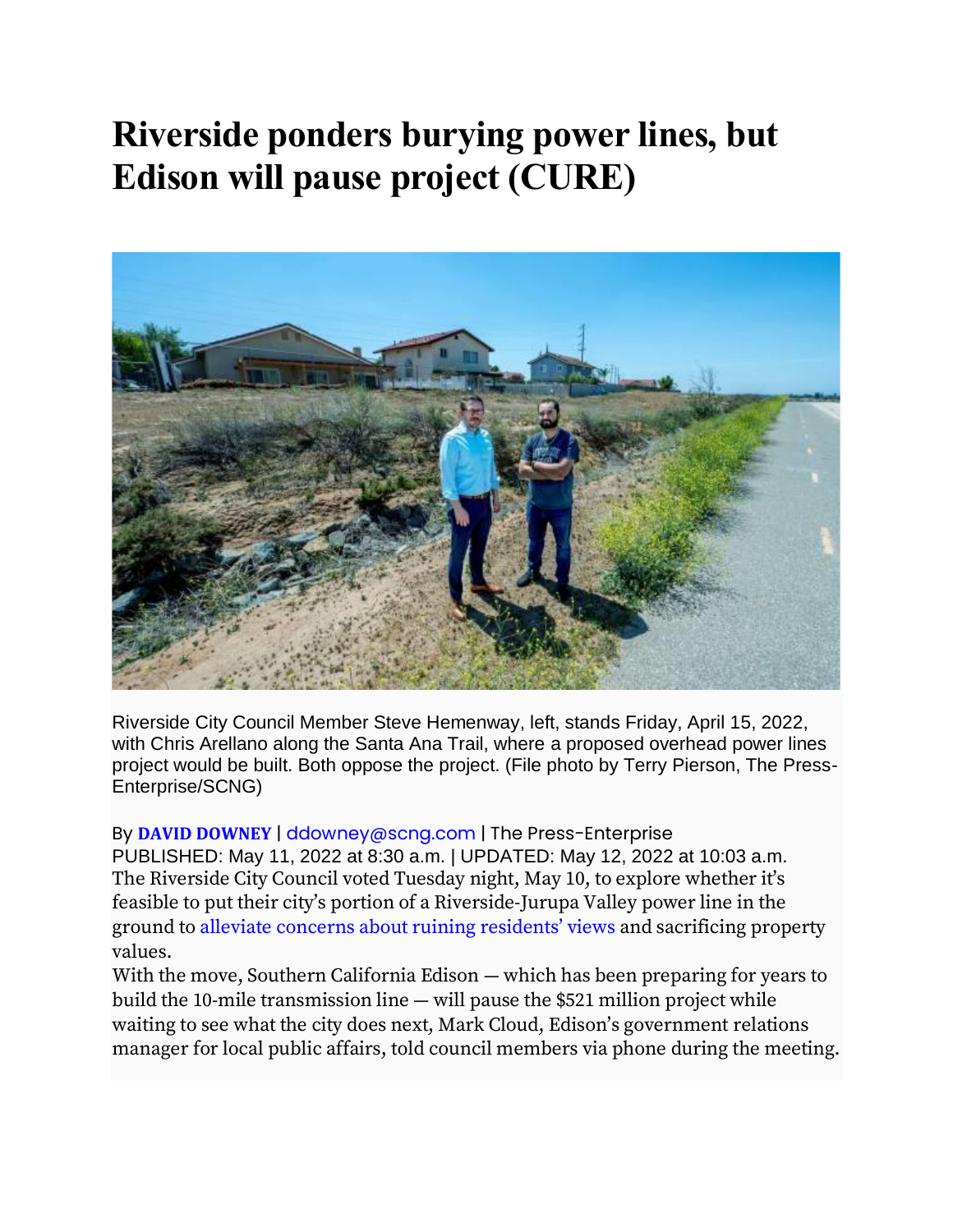"We cannot in good conscience continue to incur costs on this project … because it will ultimately increase costs for our ratepayers," he said.

Edison, in partnership with the city utility, was preparing to begin construction this summer on a 230-kilovolt line running south through Jurupa Valley and east through Riverside along the Santa Ana River.

The project aims to give Riverside a second connection to California's power grid. Officials say the city is vulnerable to power outages because it only has one hookup. And in 2007, that connection was knocked out, plunging all of the Inland Empire's largest city into darkness for hours.

However, City Council Member Steve [Hemenway](https://riversideca.gov/council/wards/ward-7) has repeatedly raised concerns about the impact the project's high wires will have near homes of some residents in his district. He proposed Tuesday to hire a consultant to study the feasibility of underground wires and deliver a report by November.

Following nearly four hours of discussion and much public comment on the matter, the council voted 6-0, with Council Member Gaby [Plascencia](https://riversideca.gov/council/wards/ward-5) dissenting, to authorize the analysis. Plascencia said she feared the study would hurt the project. "I think it's going to cost us more money," she said. "I think it gives people false hope, honestly."

Plascencia wanted to know if Edison would halt the project and expressed frustration when told no one from the regional electric company was present. Shortly after that, Cloud was patched in to the meeting.

Upon hearing Cloud's answer, Hemenway characterized Edison's position as "unfortunate."

"It's a sad gesture," Hemenway said. "It's bully ball."

"This is just a way for them to manipulate the conversation," he added.

The study could set the stage for filing a petition with the California Public Utilities Commission to modify its decision approving the project.

In March 2020, to provide the second connection, the regulatory body OK'd plans for a 10-mile transmission line, with 4.1 miles of wires in the ground through Jurupa Valley, and 5.9 miles above ground as the line crosses the Santa Ana River, Hidden Valley Wildlife Area and northern Riverside neighborhoods. The commission also approved construction of an electric station near Van Buren Boulevard.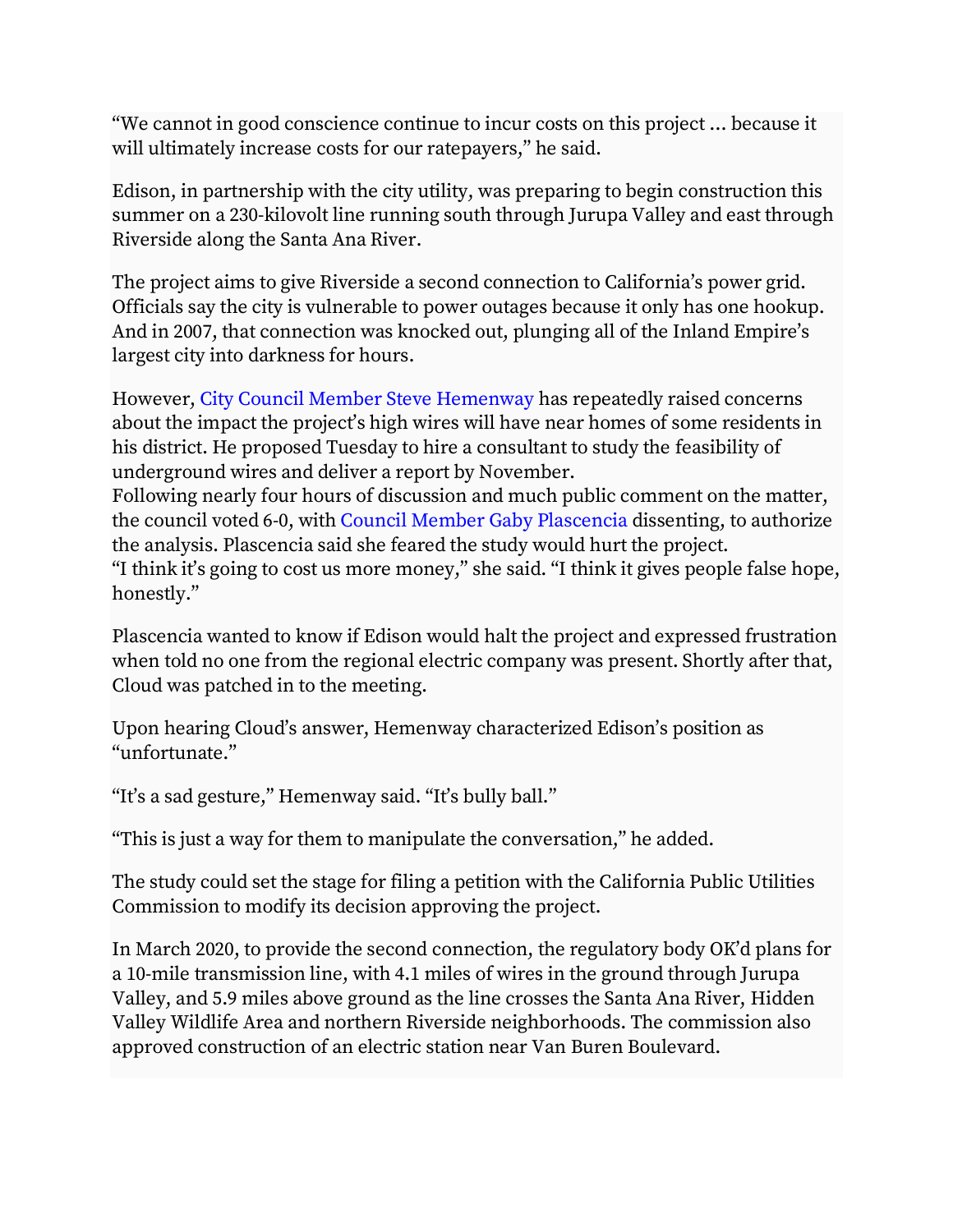In an April [project](https://www.pe.com/2022/04/18/riverside-power-line-project-should-go-underground-official-and-residents-say/) update for the council, Ken Spear, major construction senior project manager for Edison, said the the overhead wires would be strung from 38 tubular steel poles ranging in height from 90 to 165 feet and four lattice steel towers 113 to 180 feet tall.

On Tuesday, Riverside Public Utilities General Manager Todd Corbin said putting lines in the ground could boost the cost by approximately \$375 million — an increase of more than 70% — while emphasizing that was a "ballpark figure" and not a precise estimate.

Among other things, the study would examine potential cost increases and extensions of the project timeline. The schedule calls for completion by late 2026.

Hemenway said people near the line in Riverside deserve to have it buried, as in Jurupa Valley.

"How do I say to Riverside residents, 'Look across the river. It was good enough for those residents, but not you?'" he asked.

In the works for years, the power line is called the Riverside Transmission Reliability Project.

During the meeting, about 20 people asked that the entire length of the line be buried, while two requested the project move forward as is

Justin Scott-Coe, a former city utility board member, wanted the city to stay the course, saying the line would ensure Riverside has "reliable, sustainable and affordable electricity for decades to come."

Norco resident Randy Lewis said overhead wires would threaten the property values of homes in Norco and Riverside.

"If they have these huge power lines behind them, it's going to look ugly," Lewis said.

Other speakers, including Norco resident Amy Johnson, worried that the wires would spark more wildfires in the river bed such as the Mann fire of [March](https://www.pe.com/2020/03/03/mandatory-evacuations-ordered-for-santa-ana-river-bottom-fire-in-norco/) 2020. Norco City Council Member Kevin Bash was among those asking Riverside officials to "revisit this."

Malissa Hathaway McKeith of Riverside, founder and president of Citizens United for Resources and the Environment, suggested that Riverside residents were being asked to put up with overhead wires while [Jurupa](https://www.pe.com/2020/03/12/riversides-power-line-project-to-prevent-outages-okd-with-lines-underground/) Valley and Chino Hills [residents](https://www.dailybulletin.com/2016/10/30/edison-about-to-flip-the-switch-on-controversial-power-line-project-through-chino-hills/) weren't because "we had a lot of feckless people back in the day who didn't fight for our city."